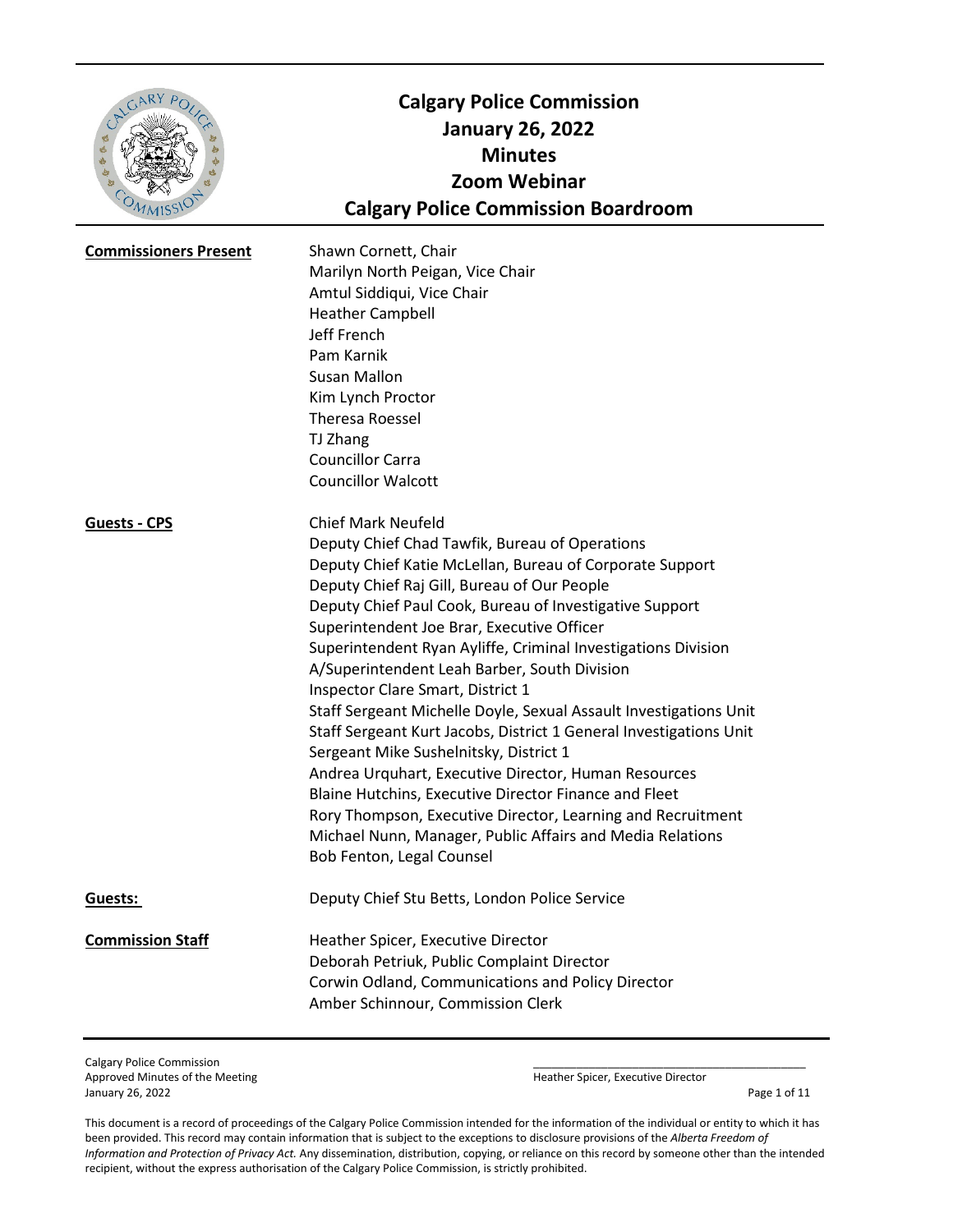#### Nadine Suffron, Administrative Coordinator

#### **Opening Remarks**

The Chair opened the meeting with remarks acknowledging that we are on the traditional territory of the Nittsitapi made up of the Siksika, Piikani and Kainai First Nations, and the Iyarhe Nakoda First Nations, comprised of the Chiniki, Bearspaw and Wesley First Nations and the Tsuut'ina First Nation. These are the people who made the treaty with the Crown thus forming Treaty 7 territory. The City of Calgary is also homeland to the historic Northwest Métis and to Métis Nation of Alberta Region 3.

The Chair, speaking on behalf of all members of the Calgary Police Commission, condemned anti-Black racism, and racism and prejudice in all forms. The Chair declared that Commission members stand in solidarity with Black, Indigenous and People of Colour colleagues, families and citizens.

The Calgary Police Commission public meeting minutes include a summary of the public session discussion, and decision-points. The public meeting is recorded. A link to the recording is available on request for one year from the meeting date.

The Chair welcomed the commissioners, Calgary Police Service, public and media.

**MOVED** and **SECONDED** to **excuse** Commissioner Lynch Proctor from the meeting.

#### **Confirmation & Declarations of Pecuniary/Conflict of Interest**

- **1.1 Chair called for Declarations of Pecuniary/Conflict of Interest. None were noted.**
- **Agenda** 
	- **2.1 Agenda**

## **Consent Agenda**

The Chair, hearing no objection, declared the Consent Agenda **approved**, as presented

- **3.1 Draft Minutes November 2021 unapproved**
- **3.2 Draft Minutes November 2021 Organizational Meeting unapproved**
- **3.2 Finance & Audit Committee Summary Report**
- **3.3 Governance Committee Summary Report**

#### **CARRIED**

## **Chair's Report**

The Chair opened the meeting by welcoming two new citizen appointees, Pam Karnik and Jeffrey French. The Commission is excited to have them and to provide the unique insights and perspectives that they will bring, both from their experience in business and their extensive volunteer work.

December was a busy time for the Commission as everyone worked hard to get the new Commissioners up to speed and prepare for the coming year. In addition to the Commissions regular business, The Chair was honoured to be able to provide a year-end greeting and thank you to

Calgary Police Commission Approved Minutes of the Meeting

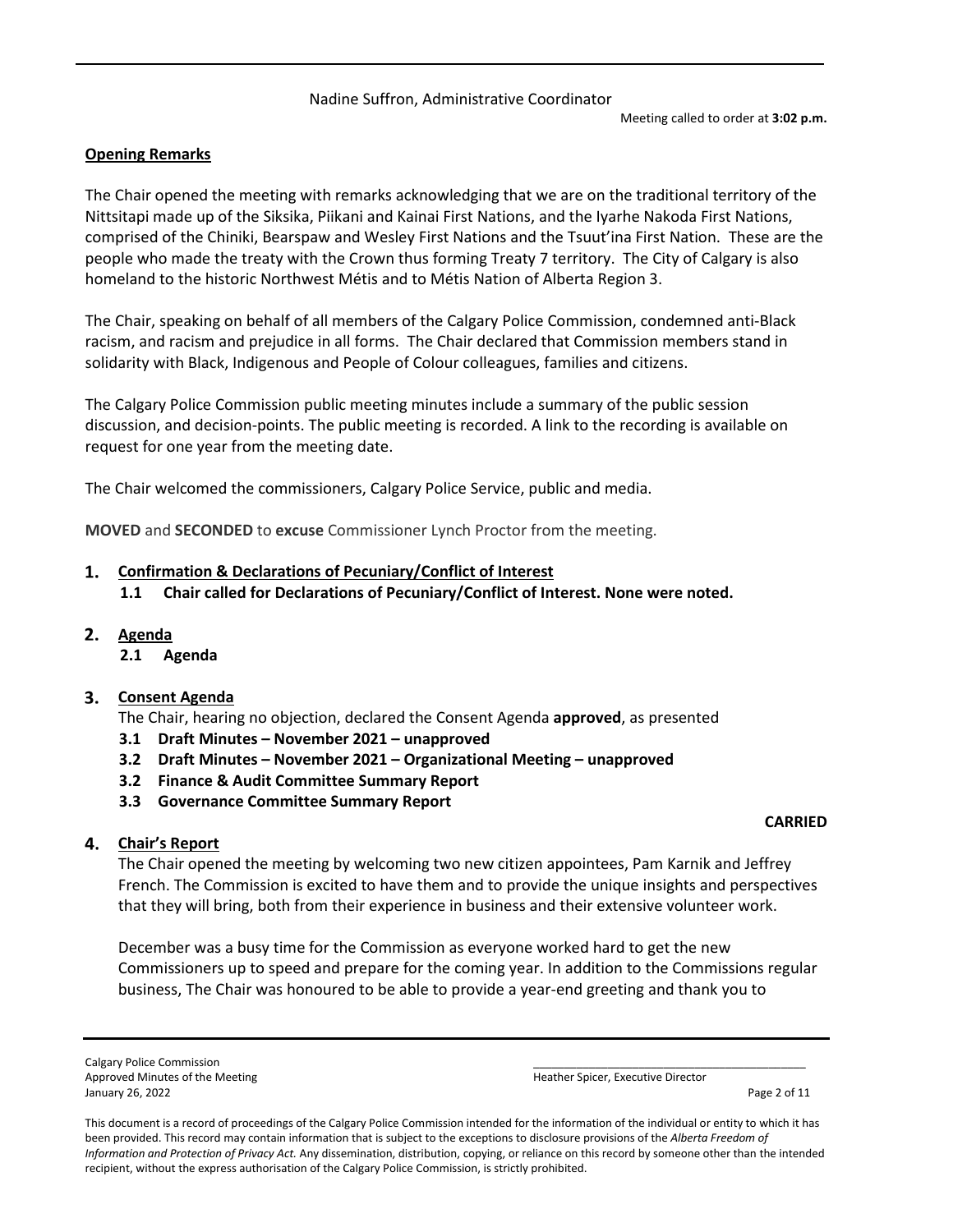members of the Calgary Police Service on behalf of the Commission.

Several Commissioners and the Chair also had the opportunity to join in the celebration of the Chief's Awards Gala, and graduation of the latest class of new officers. The Commission offers Congratulations to both the Chief's Award recipients and the recent grads. The professionalism and policing excellence highlighted at these events is a source of pride for our city.

On a sad note, most Commissioners joined with the Service at the end of December to mark the one-year anniversary of the loss of Sergeant Andrew Harnett. Our hearts were, and remain, heavy for his family, friends and colleagues. We will never forget his sacrifice.

The Commission would also like to recognize some of the noteworthy achievements of the Service since the last meeting.

- Fourteen members of the Service's Tactical Team were among 150 officers recognized internationally for their high fitness level following the National Tactical Officers Association Personal Fitness Qualification Challenge.
- At the Alberta Association of Chiefs of Police, two other officers received awards recognising them for excellence in community policing and outstanding service.
- We were also pleased to see yesterday that the Service was once again selected as one of Alberta's Top 75 Employers and that the Service, City of Calgary and Distress Centre will soon began diverting appropriate 9-1-1 calls from people in crisis to 211. While we know there is still a lot of work to do around workplace concerns and alternative call response, these two successes show that the Service is making good progress in these areas.
- On the investigative side, we saw significant charges in interprovincial, online and in-person drug trafficking networks. Pharmacy robberies and random stabbings occurred and suspects were quickly identified and charged. And a home invasion that erroneously targeted innocent Calgarians was quickly and expertly handled.
- Additionally, the family of Jasmine Lovett and Aliyah Sanderson, and the Crown Prosecutor in their homicide case, praised the Service this week for outstanding investigative work that led to the conviction of their murderer.

The Commission and Calgarians are grateful for the hard work and professionalism of the officers in each of these cases. Our community is safer because of you. Your dedication as this pandemic continues and you strive to maintain your work commitments, while taking care of your families, supporting friends and taking care of your own health. As critical front-line workers, your work is hugely valuable and we extend our thanks.

The Chair takes a moment to acknowledge two important dates.

January 26 is Bell Let's Talk Day, a time when we reflect on mental health and encourage anyone needing help to reach out. We know that the pandemic, economic challenges and other stressors have put a great strain not only on members of the police service, but also on Calgarians as a whole. The Commission wants to acknowledge this day and add our voice to say that mental health

Calgary Police Commission and the Meeting and the Commission and the Commission of the Meeting of the Meeting of the Meeting of the Meeting of the Meeting of the Meeting of the Meeting of the Meeting of the Meeting of the Approved Minutes of the Meeting January 26, 2022 Page 3 of 11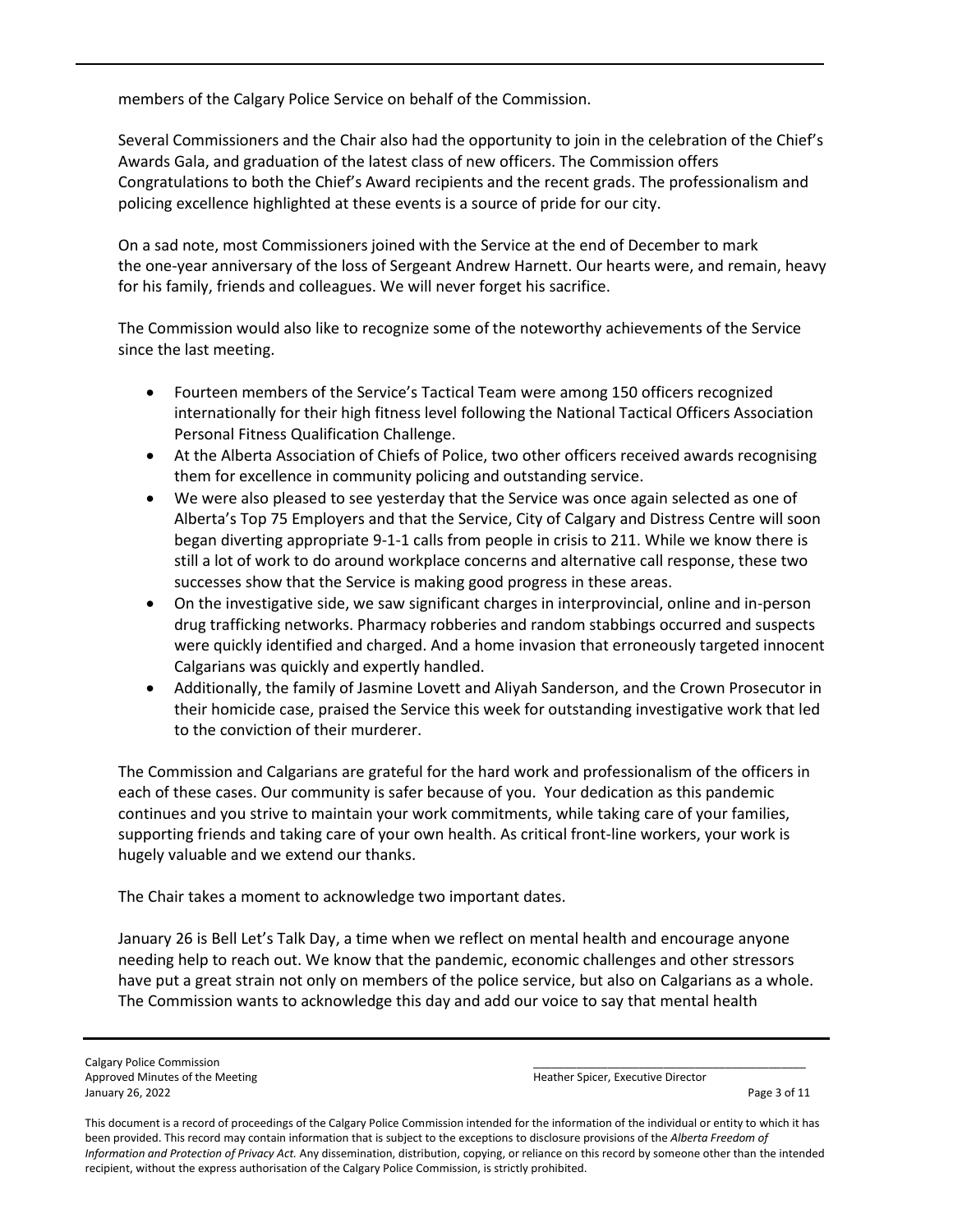challenges are nothing to be ashamed of and that reaching out for help is always the right choice.

The Commission also wants to acknowledge as we head into next month that February is Black History month and the theme in Canada this year is February and Forever: Celebrating Black History today and every day. The theme is an important reminder that honouring the diversity of our city involves much more than just marking special days or saying the right things.

As a Commission, we committed with the Service and City Council to be anti-racist in our approach to policing in Calgary and to actively work to correct the inequity and systemic racism that has marginalized so many people in our community. We want to encourage everyone to take time next month to learn about the incredible history of Black Canadians, but we also want to encourage everyone to reflect on the discrimination and racism that has sadly been part of our history as a reminder of why the work we have undertaken to end racism is so important. We have made progress these last few years, but there is still much to do. The Commission is fully committed to seeing this work though.

The Chair invited the Chief to introduce and speak to CPS reports.

# **Chief's Report**

The Chief started by acknowledging the work of Chair Croft during her tenure at the Calgary Police Commission. The Service appreciated her commitment and leadership while serving on the Calgary Police Commission. The Chief congratulated Chair Cornett on her election as Chair of the Calgary Police Commission and welcomed Councillor Walcott.

The Chief requested to speak to agenda items 5.2 – 5.4 first and to return back to agenda item 5.1 at the end of the reports to allow more time to discuss the report.

# **5.1 Victim Centered Approach to Sexual Assault Investigations**

# **14:02 – 28:00**

Deputy Chief Cook introduces the Victim Centered Approach to Sexual Assault Investigations. Staff Sergeant Michelle Doyle provided the presentation.

To view the full report, you can visit the Calgary Police Commissions website at:

**<https://www.calgarypolicecommission.ca/public-meetings/>**

# **5.2 Pandemic Impacts – Update**

## **42:28 – 48:55**

Deputy Chief Tawfik and Gill provided an update on the Pandemic Impacts to the service.

To view the full report, you can visit the Calgary Police Commissions website at:

**<https://www.calgarypolicecommission.ca/public-meetings/>**

Calgary Police Commission Approved Minutes of the Meeting January 26, 2022 Page 4 of 11

| Courtive Director<br>Coicar<br>.<br>.<br>- 11 |  |
|-----------------------------------------------|--|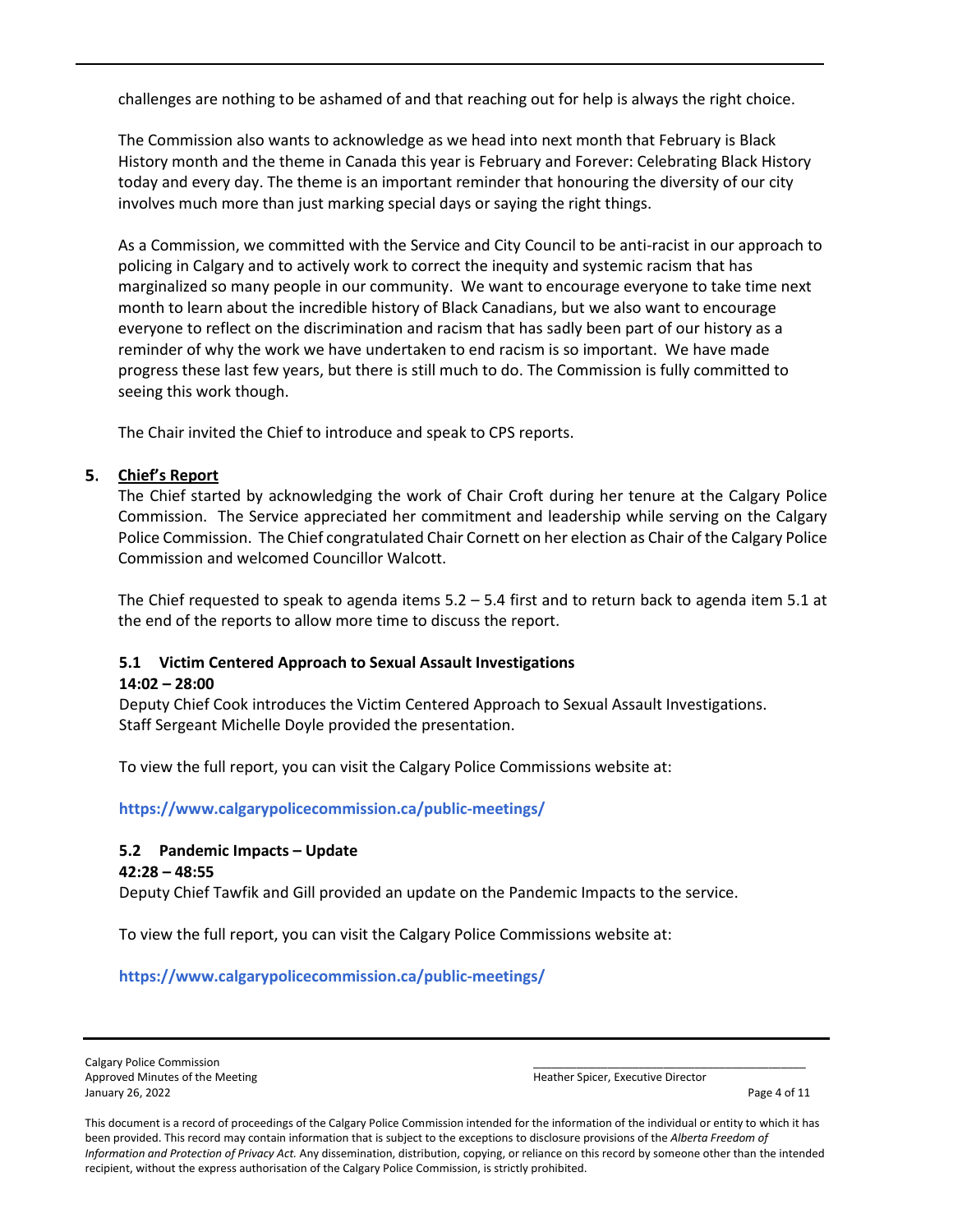# **5.3 Anti-Racism Action Plan Update**

#### **49:06 – 58:25**

Deputy Chief Katie McClellan provided an update on the Anti-Racism Action Plan.

To view the full report, you can visit the Calgary Police Commissions website at:

**<https://www.calgarypolicecommission.ca/public-meetings/>**

## **5.4 Crime Update**

#### **58:45 – 01:18**

Deputy Chief Cook and Deputy Chief Tawfik provided a Crime Update.

To view the full report, you can visit the Calgary Police Commissions website at:

**<https://www.calgarypolicecommission.ca/public-meetings/>**

#### **Executive Director's Report**

#### **6.1 Report**

Executive Director presented the report and asked if there are any questions or comments.

#### **Representative Updates**

- **Canadian Association of Police Governance (CAPG)**
- **Alberta Association of Police Governance (AAPG)**
- **Calgary Police Youth Foundation (CPYF)**
- **Alberta Law Enforcement Response Teams Civilian Advisory Committee (ALERT CAC)**

#### **7.1 Written Report**

Chair Cornett presented the report and asked if there are any questions or comments.

#### **Public and Media Participation**

3 members from the public addressed the Commission during the open participation session.

#### **Adjournment of Public Session**

Media and public left the meeting at **5:02 p.m.**  Meeting resumed at **5:40 p.m.** 

#### **Move in Camera**

The Chair declared the meeting move in camera, at **5:41 p.m.**, pursuant to the permissions granted by Section 18 of the *Freedom of Information & Protection of Privacy Regulation 186/2008.*

**CARRIED**

# **Return to Public Session**

The Chair declared the meeting back to public session at **9:06 p.m.**

Calgary Police Commission and the Meeting and the Community of the Community of the Community of the Meeting of the Meeting of the Meeting of the Meeting of the Meeting of the Meeting of the Meeting of the Meeting of the M Approved Minutes of the Meeting January 26, 2022 Page 5 of 11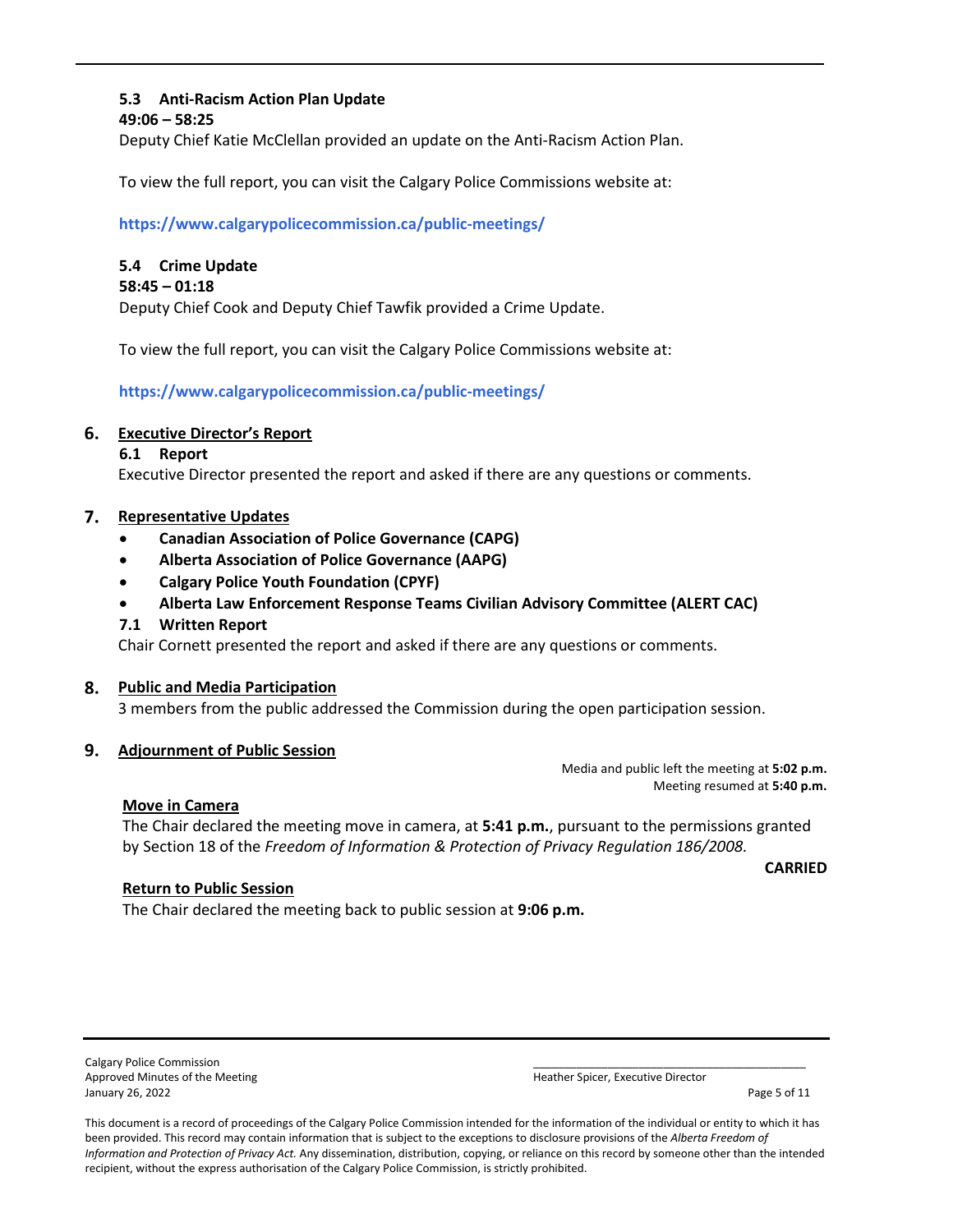#### **IN CAMERA WITH CPS**

# **Agenda**

## **10.1 Agenda**

The attachments and closed meeting discussions remain confidential pursuant to Section 18(1) of the Freedom of Information & Protection of Privacy Regulation 186/2008.

# 11. Consent Agenda

The Chair, hearing no objection, declared the Consent Agenda **approved**, as presented

- **11.1 Complaint Oversight Committee Summary Report**
- **11.2 TLE Question & Answers**
- **11.3 Reason for Extension by Internal and External Factors**
- **11.4 Finance & Audit Committee Summary Report**
- **11.5 Governance Committee Summary Report**
- **11.6 Anti-Racism Committee Summary Report**
- **11.7 Members Relieved from Duty Month End Report**
- **11.8 Internal and Criminal Proceedings**

The attachments and closed meeting discussions remain confidential pursuant to Section 18(1) of the *Freedom of Information & Protection of Privacy Regulation 186/2008.*

**CARRIED**

# **CPC Presentations**

# **13.1 District 1 Encampments**

The attachments and closed meeting discussions remain confidential pursuant to Section 18(1) of the *Freedom of Information & Protection of Privacy Regulation 186/2008.*

## 13. Chair's Report

The closed meeting discussions remain confidential pursuant to Section 18(1) of the *Freedom of Information & Protection of Privacy Regulation 186/2008.*

## **Executive Director's Report**

## **14.1 Report**

The attachments and closed meeting discussions remain confidential pursuant to Section 18(1) of the *Freedom of Information & Protection of Privacy Regulation 186/2008.*

## **15. Complaint Oversight Committee**

## **15.1 Chair's Report**

## **15.2 Public Complaint Director's Report**

## **15.2.1 Item 2 of the PCD Report - s.43.7 Application**

The attachments and closed meeting discussions remain confidential pursuant to Section 18(1) of the *Freedom of Information & Protection of Privacy Regulation 186/2008.*

Calgary Police Commission Approved Minutes of the Meeting January 26, 2022 Page 6 of 11

| <b>Heather Spicer Executive Director</b> |  |
|------------------------------------------|--|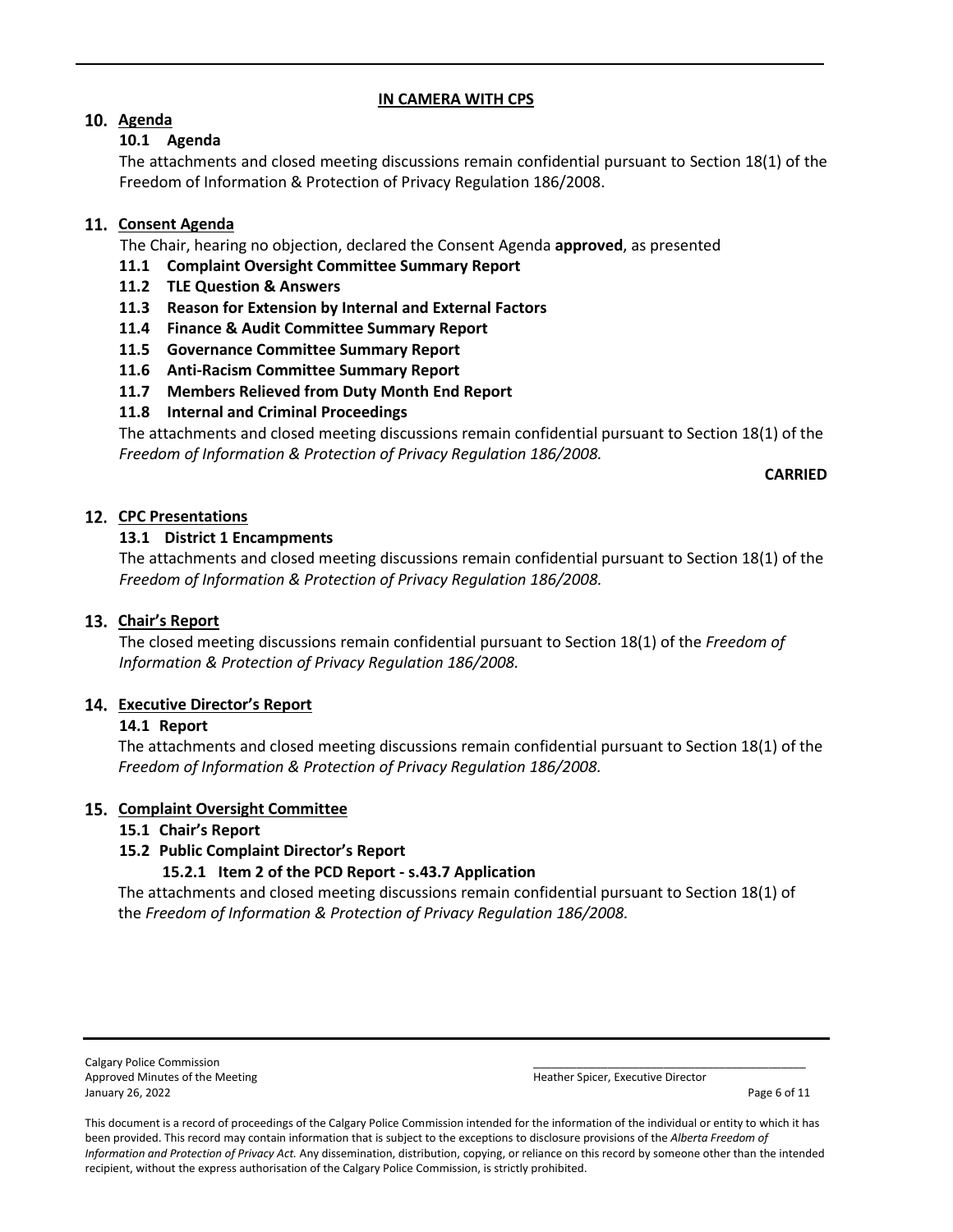## **Time Limit Extensions**

## **16.1 Time Limit Extensions**

The attachments and closed meeting discussions remain confidential pursuant to Section 18(1) of the *Freedom of Information & Protection of Privacy Regulation 186/2008.*

## **Finance & Audit Committee**

## **17.1 Chair's Report**

The attachments and closed meeting discussions remain confidential pursuant to Section 18(1) of the *Freedom of Information & Protection of Privacy Regulation 186/2008.*

**MOVED** and **SECONDED** to **accept** the recommendation from the Finance & Audit Committee to **approve** the One Calgary 2021 – Year End Report

# **17.2 One Calgary 2021 – Year End Report**

The attachments and closed meeting discussions remain confidential pursuant to Section 18(1) of the *Freedom of Information & Protection of Privacy Regulation 186/2008.*

**CARRIED**

# **Governance & Personnel Committee**

## **18.1 Chair's Report**

The attachments and closed meeting discussions remain confidential pursuant to Section 18(1) of the *Freedom of Information & Protection of Privacy Regulation 186/2008.*

## **Anti-Racism Committee**

## **19.1 Chair's Report**

The attachments and closed meeting discussions remain confidential pursuant to Section 18(1) of the *Freedom of Information & Protection of Privacy Regulation 186/2008.*

All CPS members except Chief Neufeld left the meeting at **7:22 p.m.**

# **In Camera with the Chief**

The closed meeting discussions remain confidential pursuant to Section 18(1) of the *Freedom of Information & Protection of Privacy Regulation 186/2008.*

Chief Neufeld left the meeting at **8:04 p.m.** 

## **IN CAMERA WITHOUT CPS**

# 21. Agenda

# **21.1 Agenda**

The attachments and closed meeting discussions remain confidential pursuant to Section 18(1) of the *Freedom of Information & Protection of Privacy Regulation 186/2008.*

## **Consent Agenda**

The Chair, hearing no objection, declared the Consent Agenda **approved,** as presented/revised

## **22.1 Complaint Oversight Committee Summary Report**

# **22.2 Finance & Audit Committee Summary Report**

Calgary Police Commission Approved Minutes of the Meeting January 26, 2022 **Page 7 of 11** 

| har Cnicar, Eventiva Diractor |  |
|-------------------------------|--|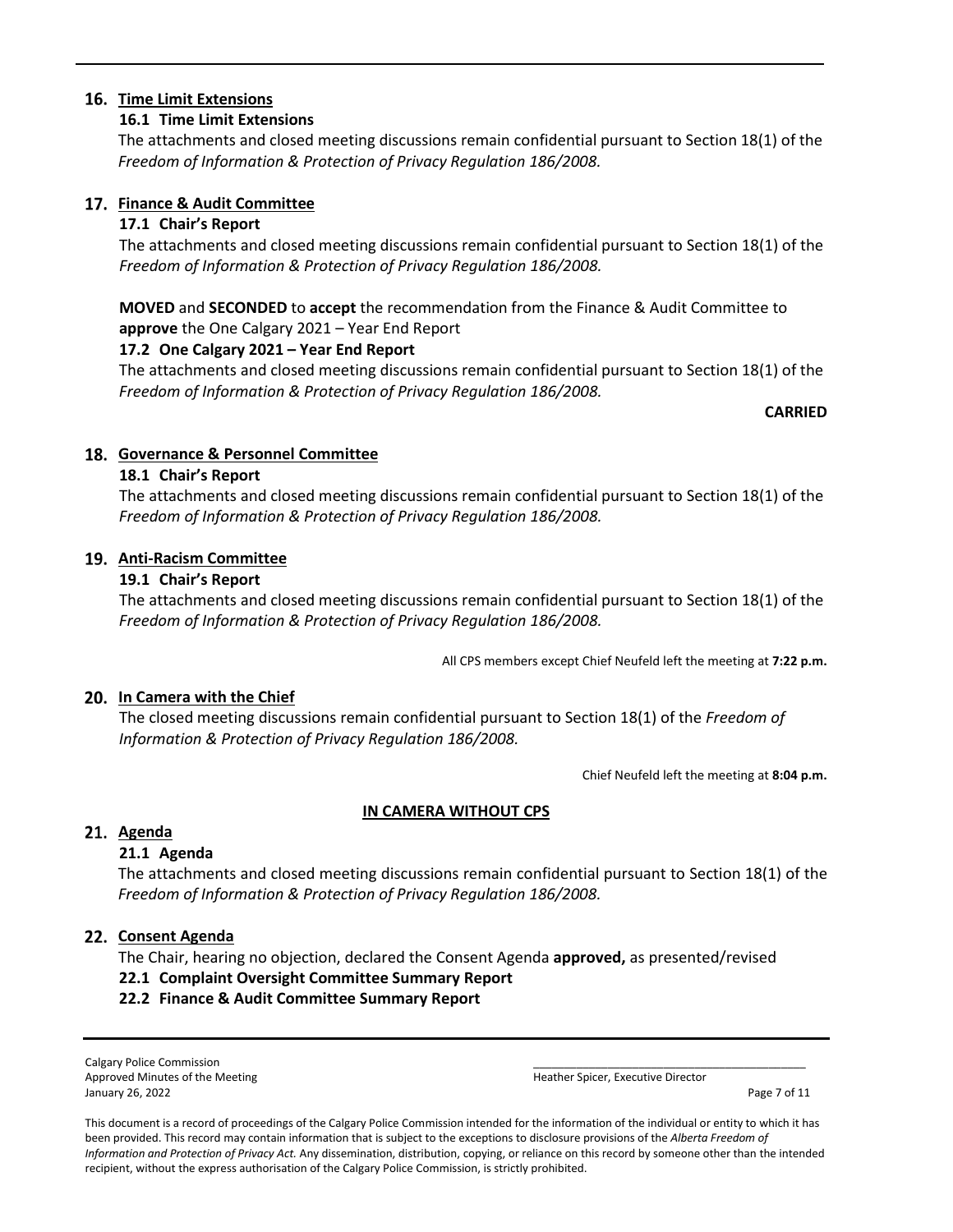# **22.3 Governance & Personnel Committee Summary Report**

# **22.4 Anti-Racism Committee Summary Report**

# **22.5 Agenda Item Tracker**

The attachments and closed meeting discussions remain confidential pursuant to Section 18(1) of the *Freedom of Information & Protection of Privacy Regulation 186/2008.*

# **Chair's Report**

# **23.1 Equity Diversity and Inclusion: Best Practices Review**

The attachments and closed meeting discussions remain confidential pursuant to Section 18(1) of the *Freedom of Information & Protection of Privacy Regulation 186/2008.*

**MOVED** and **SECONDED** to **accept** the **recommendation** of the Anti-Racism Committee to approve option 3 as set out in the materials posted to Dilitrust with amendments

# **23.2 Thin Blue Line - Discussion**

The attachments and closed meeting discussions remain confidential pursuant to Section 18(1) of the *Freedom of Information & Protection of Privacy Regulation 186/2008.*

**CARRIED**

# **Council Members' Report**

The closed meeting discussions remain confidential pursuant to Section 18(1) of the *Freedom of Information & Protection of Privacy Regulation 186/2008.*

# **25. Executive Director's Report**

The closed meeting discussions remain confidential pursuant to Section 18(1) of the *Freedom of Information & Protection of Privacy Regulation 186/2008.*

# **26. Communication and Policy Director's Report**

# **26.1 Report**

The attachments and closed meeting discussions remain confidential pursuant to Section 18(1) of the *Freedom of Information & Protection of Privacy Regulation 186/2008.*

**MOVED** and **SECONDED** to **accept** the **recommendation** from the Communication and Policy Director to amend Commission Policies recommended in Option 3

# **26.1.1 Public Presentation Recommendation**

The attachments and closed meeting discussions remain confidential pursuant to Section 18(1) of the *Freedom of Information & Protection of Privacy Regulation 186/2008.*

**Against (1) Kim Lynch Proctor**

**CARRIED**

Calgary Police Commission Approved Minutes of the Meeting January 26, 2022 **Page 8 of 11** 

| Heather Spicer, Executive Director |  |
|------------------------------------|--|

This document is a record of proceedings of the Calgary Police Commission intended for the information of the individual or entity to which it has been provided. This record may contain information that is subject to the exceptions to disclosure provisions of the *Alberta Freedom of Information and Protection of Privacy Act.* Any dissemination, distribution, copying, or reliance on this record by someone other than the intended recipient, without the express authorisation of the Calgary Police Commission, is strictly prohibited.

**CARRIED**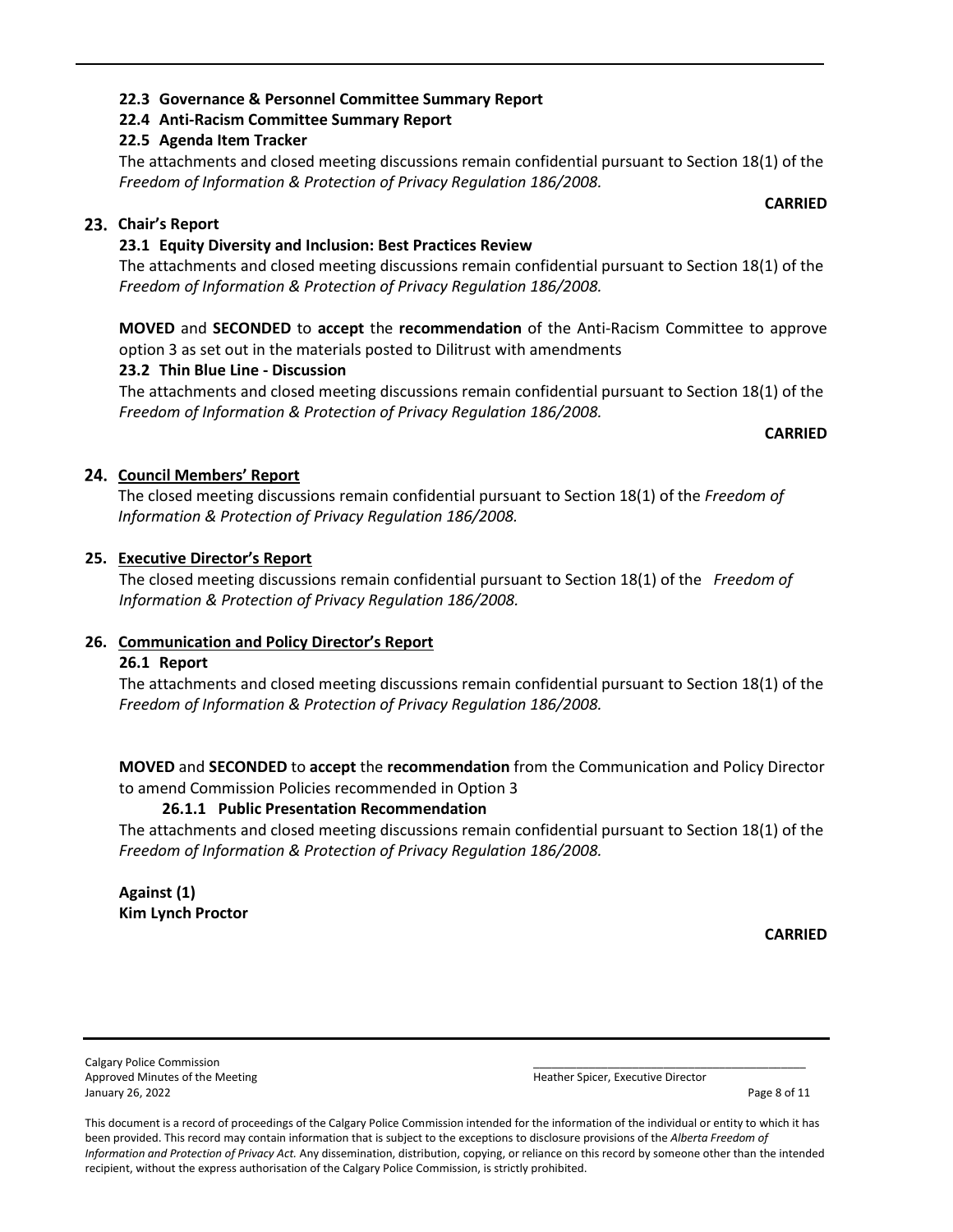# **27. Legal Counsel Report**

#### **27.1 Report**

The attachments and closed meeting discussions remain confidential pursuant to Section 18(1) of the *Freedom of Information & Protection of Privacy Regulation 186/2008.*

**MOVED** and **SECONDED** to **accept** the recommendation of the appeal panel to dismiss the appeal referenced in 1(b) of the Legal Counsel Report and to approve the draft disposition attached

# **27.1.1 Materials Referenced in 1(b) of the Legal Counsel Report**

The attachments and closed meeting discussions remain confidential pursuant to Section 18(1) of the *Freedom of Information & Protection of Privacy Regulation 186/2008.*

#### **CARRIED**

**MOVED** and **SECONDED** to **accept** the recommendation from Legal Counsel to dispose of the complaint as recommended in 2(a) of the Legal Counsel Report

**27.1.2 Materials Referenced in 2(a) of the Legal Counsel Report**

The attachments and closed meeting discussions remain confidential pursuant to Section 18(1) of the *Freedom of Information & Protection of Privacy Regulation 186/2008.*

#### **CARRIED**

**MOVED** and **SECONDED** to **approve** the draft disposition referenced in 2(b) of the Legal Counsel Report

## **27.1.3 Materials Referenced in 2(b) of the Legal Counsel Report**

The attachments and closed meeting discussions remain confidential pursuant to Section 18(1) of the *Freedom of Information & Protection of Privacy Regulation 186/2008.*

#### **CARRIED**

**MOVED** and **SECONDED** to **accept** the recommendation from the Complaint Oversight Committee to grant the dismissal of the s.43.7 Application referenced in 3(a) of the Legal Counsel Report

# **27.1.4 Draft Disposition for 3(a) of the Legal Counsel Report**

The attachments and closed meeting discussions remain confidential pursuant to Section 18(1) of the *Freedom of Information & Protection of Privacy Regulation 186/2008.*

#### **CARRIED**

## **28. Complaint Oversight Committee**

## **28.1 Chair's Report**

## **28.2 Public Complaint Director's Report without CPS**

The attachments and closed meeting discussions remain confidential pursuant to Section 18(1) of the *Freedom of Information & Protection of Privacy Regulation 186/2008.*

**MOVED** and **SECONDED** to **approve** the Time Limit Extension requests as presented on the in camera report, and that each TLE will be signed by the chair by hereby directing the Commission Clerk to insert the chair's electronic signature as required throughout

- **28.3 Time Limit Extensions**
- and upon it appearing the time limit extension requests are reasonable in the circumstances

Calgary Police Commission Approved Minutes of the Meeting January 26, 2022 **Page 9 of 11** 

| Heather Snicer, Executive Director |  |
|------------------------------------|--|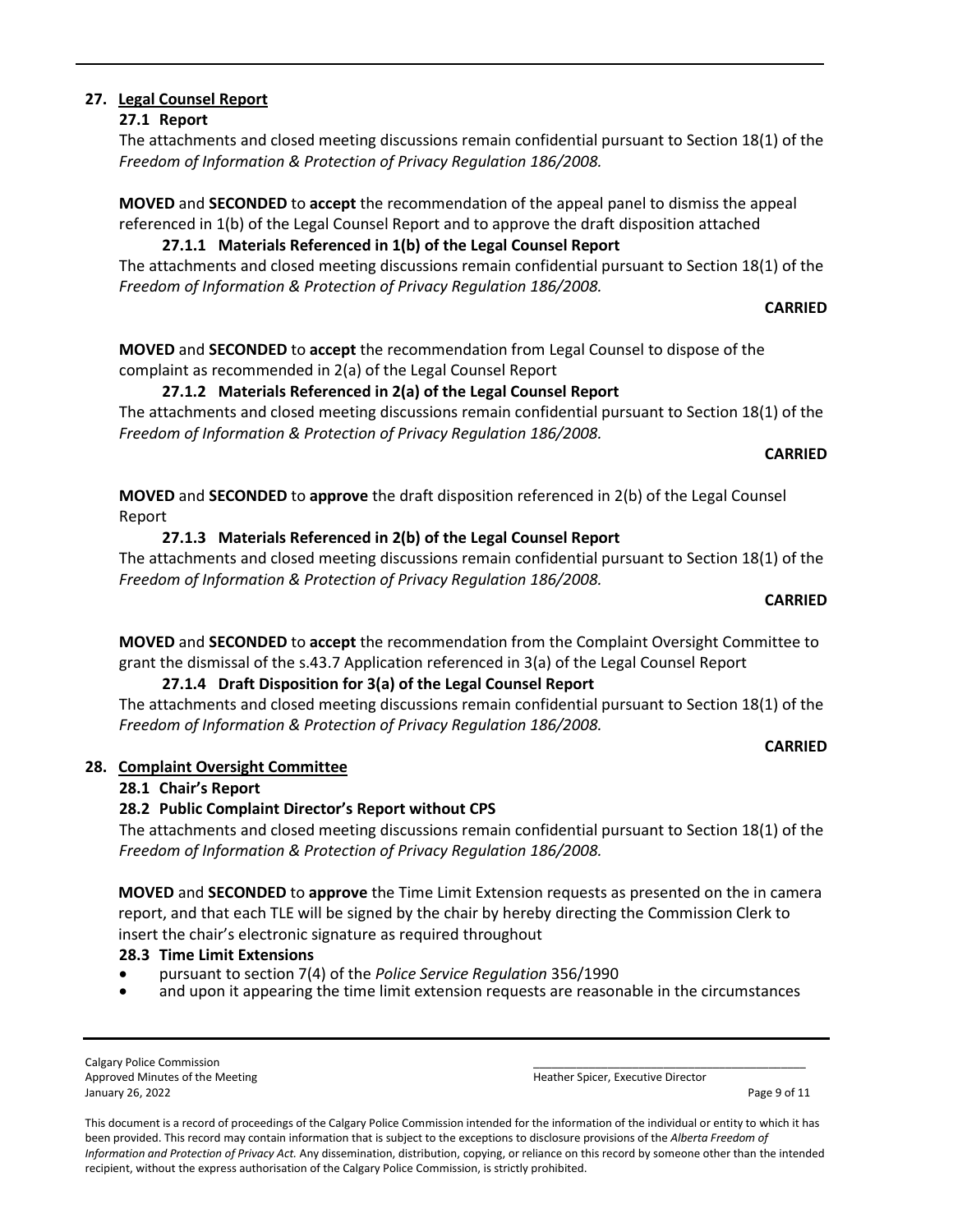• and that the reports remain in camera pursuant to the permissions granted by Section 18(1) of the *Freedom of Information & Protection of Privacy Regulation 186/2008.*

#### **CARRIED**

#### **29. Governance Committee**

#### **29.1 Chair's Report**

The attachments and closed meeting discussions remain confidential pursuant to Section 18(1) of the *Freedom of Information & Protection of Privacy Regulation 186/2008.*

#### **MOVED** and **SECONDED** to **accept** the **recommendations** from all committee to approve the Committee Terms of Reference and Reporting Schedules, with amendments

## **29.2 Committee Terms of Reference and Reporting Schedules – Draft**

- **29.2.1** Governance & Personnel Committee Terms of Reference
- **29.2.2** Governance & Personnel Committee Reporting Schedule
- **29.2.3** Finance & Audit Committee Terms of Reference
- **29.2.4** Finance & Audit Committee Reporting Schedule
- **29.2.5** Complaint Oversight Committee Terms of Reference with amendments
- **29.2.6** Complaint Oversight Committee Reporting Schedule
- **29.2.7** Anti-Racism Committee Terms of Reference
- **29.2.8** Anti-Racism Committee Reporting Schedule
- **29.2.9** Personnel Working Group Terms of Reference

The attachments and closed meeting discussions remain confidential pursuant to Section 18(1) of the *Freedom of Information & Protection of Privacy Regulation 186/2008.*

#### **CARRIED**

## **29.3 Reconstitution of Personnel Working Group**

**MOVED** and **SECONDED** to **accept** the **recommendation** of the Executive Director to reconstitute the Personnel Working Group with the following members:

- **Shawn Cornett, Chair**
- **Susan Mallon**
- **TJ Zhang**
- **Amtul Siddiqui**

The attachments and closed meeting discussions remain confidential pursuant to Section 18(1) of the *Freedom of Information & Protection of Privacy Regulation 186/2008.*

#### **CARRIED**

## **30. Finance and Audit Committee**

#### **30.1 Chair's Report**

The attachments and closed meeting discussions remain confidential pursuant to Section 18(1) of the *Freedom of Information & Protection of Privacy Regulation 186/2008.*

## **31. Anti Racism Committee**

## **31.1 Chair's Report**

The attachments and closed meeting discussions remain confidential pursuant to Section 18(1) of the *Freedom of Information & Protection of Privacy Regulation 186/2008.*

Calgary Police Commission Approved Minutes of the Meeting Heather Spicer, Executive Director and Heather Spicer, Executive Director January 26, 2022 Page 10 of 11

| or Coicor Fue dition Diroctor<br>. . |  |
|--------------------------------------|--|